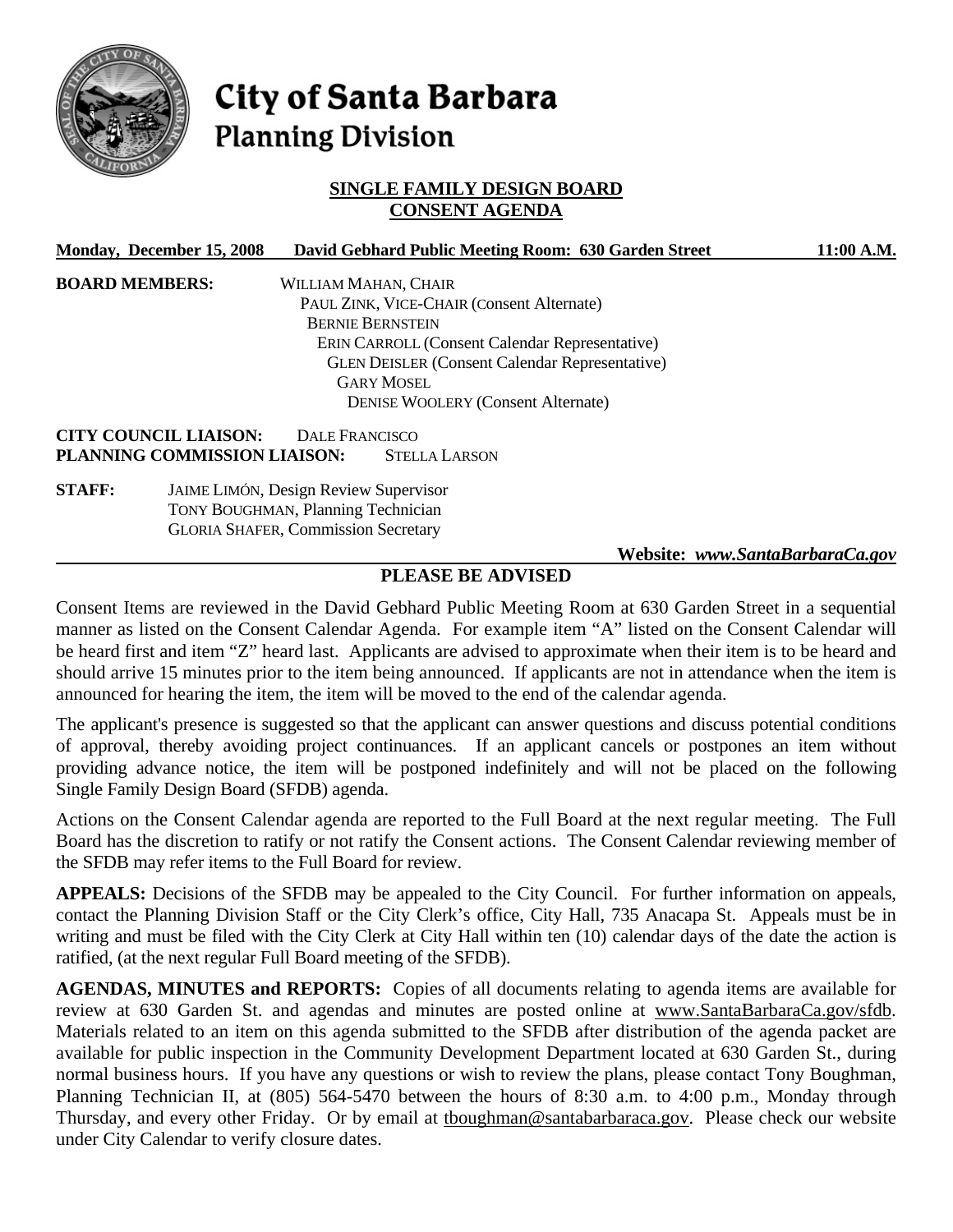**AMERICANS WITH DISABILITIES ACT:** In compliance with the Americans with Disabilities Act, if you need special assistance to gain access to, comment at, or participate in this meeting, please contact the Planning Division at 805-564-5470. If possible, notification at least 48 hours prior to the meeting will enable the City to make reasonable arrangements in most cases.

**POSTING:** On December 11, 2008 at 4:00 p.m., this Agenda was duly posted on the indoor and outdoor bulletin boards at the Community Development Department, 630 Garden Street, and online at www.SantaBarbaraCa.gov/sfdb.

**PUBLIC COMMENT:** Any member of the public may address the Single Family Design Board Consent Representative for up to two minutes on any subject within their jurisdiction that is not scheduled for a public discussion before the Board on that day.

## **CONTINUED ITEM**

## **A. 2521 CALLE GALICIA E-1 Zone**

 Assessor's Parcel Number: 041-422-003 Application Number: MST2008-00537 Owner: Roberta Sengelmann-Keshen Designer: Eric Swenumson

(Proposal for a 370 square foot second-story addition and conversion of 227 square feet of garage space to habitable space for an existing 2,302 square foot two-story single-family residence, including attached 626 square foot two-car garage. The proposal will also abate violations in ZIR2008-00072. The proposed total of 3,298 square feet on the 12,429 square foot lot in the Hillside Design District is slightly less than 85% of the maximum FAR.)

## **REVIEW AFTER FINAL**

## **B.** 1133 ALAMEDA PADRE SERRA **E-1** Zone

 Assessor's Parcel Number: 029-282-006 Application Number: MST2007-00060 Owner: Alphonso Sanchez Designer: Francisco Cobiani, Home Designs

(Proposal for 430 square feet of "as-built" additions to an existing 2,097 square foot single-family residence and attached 512 square foot two-car garage on a 12,710 square foot lot in the Hillside Design District. Modifications are requested for the project's encroachment into the front and interior setbacks.)

#### **(Review After Final for a new 171 square foot second-story deck at the rear of the house.)**